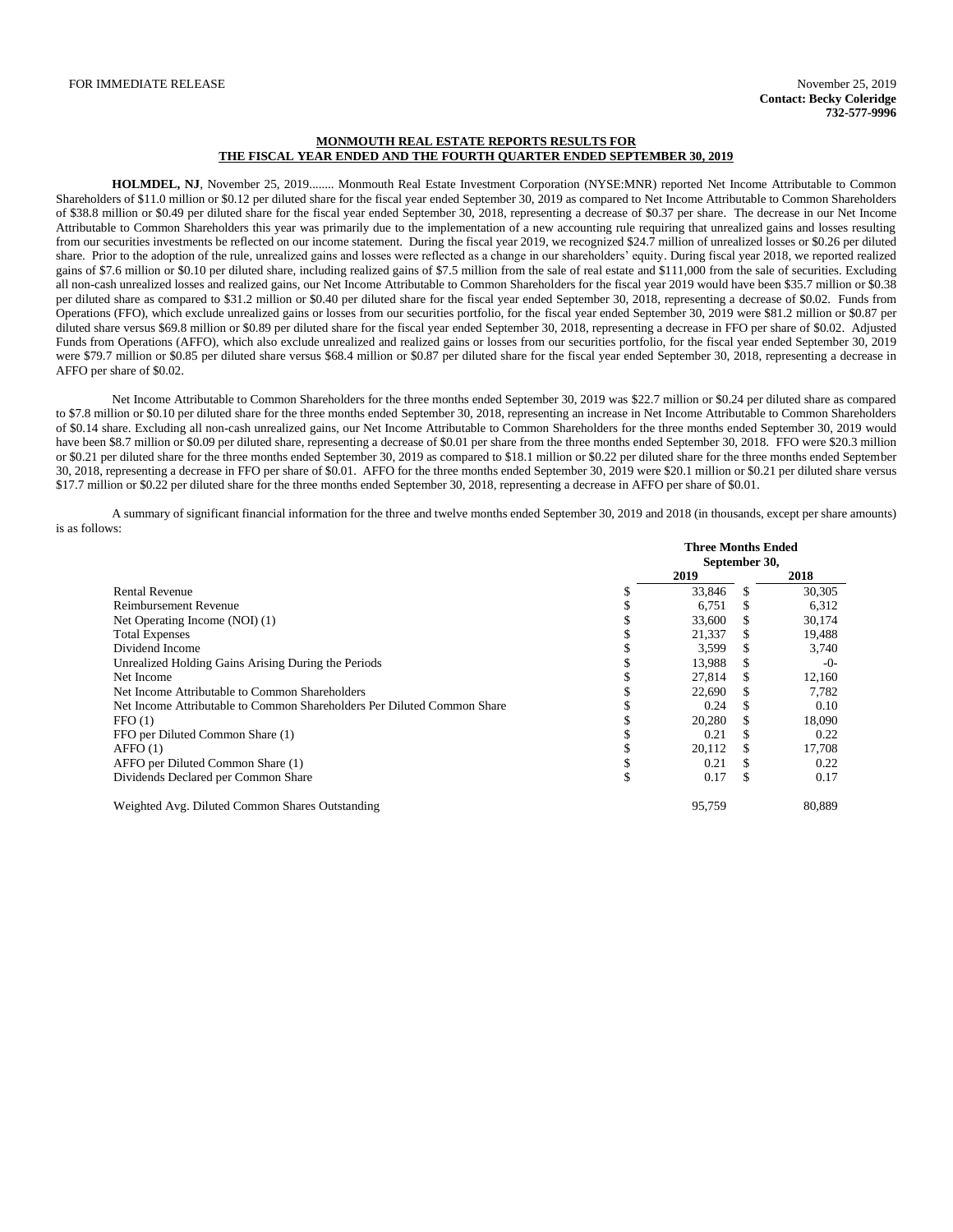|                                                                         | <b>Twelve Months Ended</b><br>September 30, |          |  |         |
|-------------------------------------------------------------------------|---------------------------------------------|----------|--|---------|
|                                                                         |                                             | 2019     |  | 2018    |
| <b>Rental Revenue</b>                                                   | J.                                          | 132,524  |  | 115,864 |
| <b>Reimbursement Revenue</b>                                            |                                             | 25,998   |  | 23,298  |
| Lease Termination Income                                                |                                             | -0-      |  | 210     |
| Net Operating Income (NOI) (1)                                          |                                             | 131,195  |  | 114,772 |
| <b>Total Expenses</b>                                                   |                                             | 82,298   |  | 71,733  |
| Dividend Income                                                         |                                             | 15,168   |  | 13,121  |
| Gain on Sale of Securities Transactions                                 |                                             | -0-      |  | 111     |
| Unrealized Holding Gains (Losses) Arising During the Periods            |                                             | (24,680) |  | $-0-$   |
| Gain on Sale of Real Estate Investments                                 |                                             | $-()$    |  | 7,485   |
| Net Income                                                              |                                             | 29,800   |  | 56,006  |
| Net Income Attributable to Common Shareholders                          |                                             | 11,026   |  | 38,815  |
| Net Income Attributable to Common Shareholders Per Diluted Common Share |                                             | 0.12     |  | 0.49    |
| FFO(1)                                                                  |                                             | 81,197   |  | 69,841  |
| FFO per Diluted Common Share (1)                                        |                                             | 0.87     |  | 0.89    |
| AFFO(1)                                                                 |                                             | 79.695   |  | 68,375  |
| AFFO per Diluted Common Share (1)                                       |                                             | 0.85     |  | 0.87    |
| Dividends Declared per Common Share                                     | S                                           | 0.68     |  | 0.68    |
| Weighted Avg. Diluted Common Shares Outstanding                         |                                             | 93.485   |  | 78,802  |

A summary of significant balance sheet information as of September 30, 2019 and 2018 is as follows (in thousands):

|                                                                           | September 30, 2019 |     | <b>September 30, 2018</b> |
|---------------------------------------------------------------------------|--------------------|-----|---------------------------|
| Real Estate Investments                                                   | 1.616.934          |     | 1.512.513                 |
| Securities Available for Sale at Fair Value                               | 185,250            |     | 154.921                   |
| <b>Total Assets</b>                                                       | 1.871.948          |     | 1,718,378                 |
| Fixed Rate Mortgage Notes Payable, net of Unamortized Debt Issuance Costs | 744.928            |     | 711.546                   |
| Loans Payable                                                             | 95,000             | \$. | 186,609                   |
| Total Shareholders' Equity                                                | 1.011.043          |     | 797.906                   |

# Michael P. Landy, President and CEO, commented on the results for fiscal year 2019,

"While our reported results for fiscal year 2019 were modestly impacted by the timing of our equity issuance in October 2018 and by a 70-basis point reduction in our occupancy compared to the prior year, we expect the combination of our recent \$81.5 million acquisition leased to Amazon for fifteen years, our \$150.5 million acquisition pipeline comprising one million square feet, as well as a 30-basis point recovery in occupancy since the fiscal yearend to positively contribute to per share earnings and cash flow going forward. During the year, we accomplished the following:

## Solid Financial Results

- Increased our Gross Revenue by 14.1% to \$173.7 million.
- Increased our Net Operating Income by 14.3% to \$131.2 million.
- Reduced our Net Debt to Adjusted EBITDA to 5.9x from 7.1x as of the prior year period and reduced our Net Debt to Undepreciated Book Capitalization to 39.0% as of the current fiscal yearend from 46.7% as of the prior fiscal yearend.
- Maintained a conservative AFFO dividend payout ratio of 80%.
- Reduced our General and Administrative expenses as a percentage of gross revenue to 5.2% for fiscal year 2019 compared to 5.8% for fiscal year 2018.
- Achieved \$2.6 billion in total market capitalization as of September 30, 2019.

### Strong Growth Record and Solid Pipeline

- Acquired 824,000 square feet of high-quality industrial space for \$138.6 million, generating \$8.8 million in annual rental revenue, comprising three brand new Class A, built-to-suit properties, all leased long-term to investment-grade tenants.
- Completed one 155,000 square foot building expansion totaling \$8.6 million, generating \$821,000 in additional annual rental revenue, and resulting in a 15-year lease extension.
- Increased our gross leasable area (GLA) by 5.1% year-over-year, to 22.3 million square feet.
- Entered into commitments to acquire five new build-to-suit properties containing 1.6 million total square feet for a total cost of \$232.0 million. Subsequent to fiscal yearend, we acquired one of these properties for \$81.5 million representing a 616,000 square foot property.

#### Strong Portfolio Performance

• Achieved a 98.9% occupancy rate, representing our fourth consecutive year with above 98% occupancy. Subsequent to fiscal yearend, we increased our occupancy rate to 99.2%.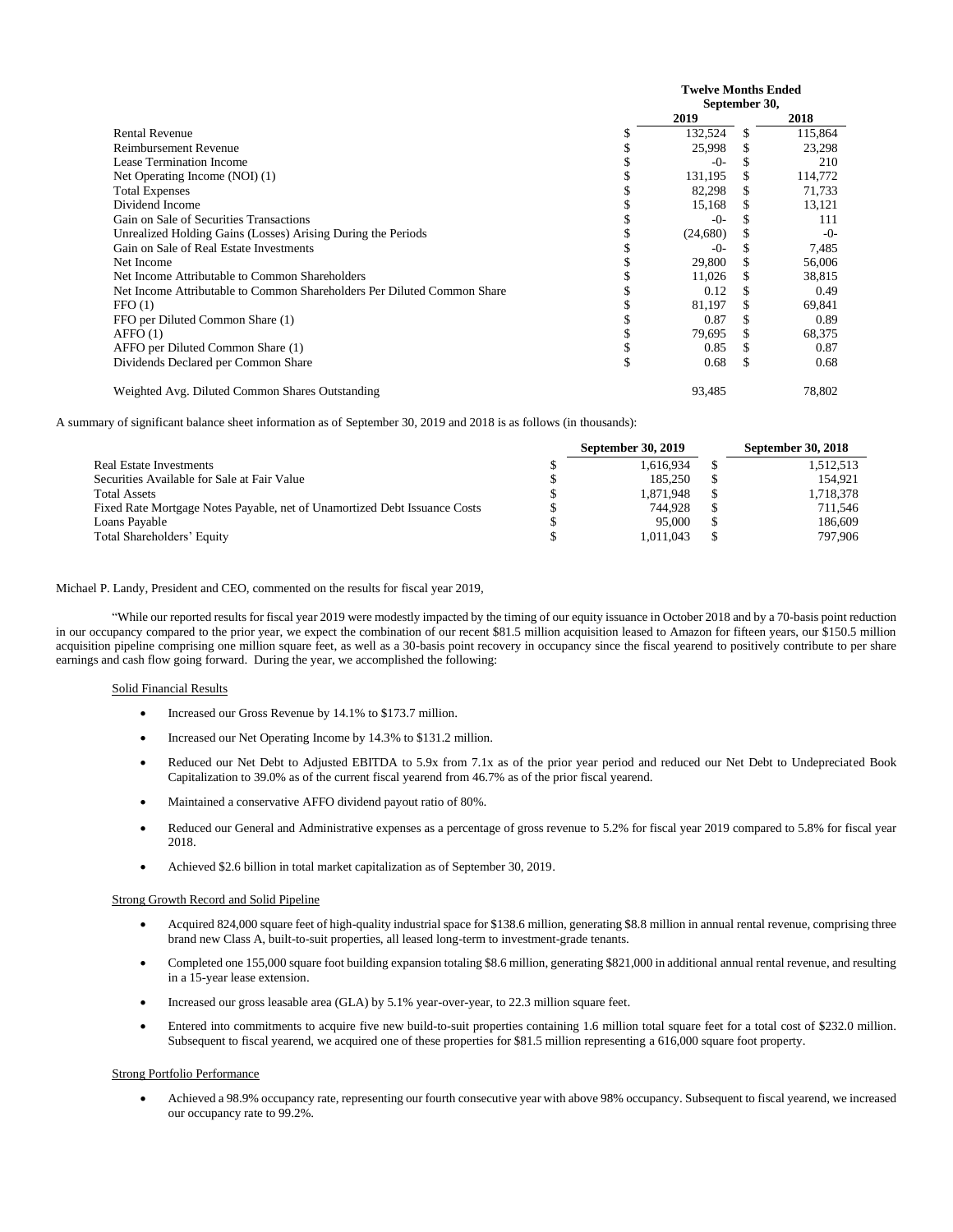- Renewed seven leases comprising 1.1 million square feet for a weighted-average lease term of 7.2 years. These lease renewals resulted in an increase in the weighted-average lease rate of 1.3% on a U.S. GAAP straight-line basis.
- Achieved a weighted average lease maturity of 7.6 years as of the current fiscal yearend.
- Increased our annualized average base rent per occupied square foot by 3% to \$6.20 from the prior year.

### Capital Market Activity

- Raised \$132.3 million in net proceeds in a Common Stock Offering in October 2018.
- Raised \$74.0 million (including dividend reinvestments of \$16.9 million) through our Dividend Reinvestment and Stock Purchase Plan, representing a 26% participation rate.
- Raised \$58.2 million in net proceeds through our 6.125% Series C Perpetual Preferred Stock ATM Program, as well as an additional \$35.3 million in net proceeds subsequent to the fiscal yearend.
- Maintained the weighted-average debt maturity on our fixed-rate debt at 11.3 years.

Mr. Landy stated, "We continue to successfully grow our portfolio of industrial properties while strengthening our capital structure. Our business model of investing in well-located, modern industrial buildings, leased primarily to investment-grade tenants, has provided our shareholders with compelling returns throughout the business cycle. The high-quality of our portfolio is evidenced by our sector-leading 98.9% occupancy rate."

"During fiscal 2019, we grew our gross leasable area (GLA) by 5% through the acquisition of three brand-new Class A, built-to-suit properties for an aggregate cost of \$138.6 million. We also completed one property expansion which resulted in a 15-year lease extension. As of September 30, 2019, our property portfolio had a weighted-average building age of 9.2 years, and a weighted-average lease maturity of 7.6 years. We have assembled a modern industrial portfolio that contains large amounts of excess land to accommodate future growth. These are highly-automated industrial assets that are mission-critical to our tenants' operations."

"During the fiscal year, we raised net proceeds of \$132.3 million in our first common stock offering since 2014, with the sale of 9.2 million shares. In addition, we raised \$74.0 million in equity capital through our Dividend Reinvestment and Stock Purchase Plan. Of this amount, a total of \$16.9 million in dividends were reinvested, representing a 26% participation rate. We also sold 2.4 million shares of our 6.125% Series C Preferred Stock through our ATM program generating net proceeds of \$58.2 million. Looking ahead, Monmouth is very well capitalized to continue to execute our qualitative growth strategy."

"Subsequent to the fiscal yearend, on November 15, 2019, we replaced our \$200.0 million unsecured line of credit with a new \$225.0 million unsecured line of credit and a new \$75.0 million Term Loan. This new facility provides us with increased borrowing capacity while reducing our borrowing rates and extending our term. Including the accordion feature, our new facility provides for up to \$400.0 million in total borrowing capacity."

"Subsequent to fiscal yearend, we also acquired a newly constructed built-to-suit property containing 616,000 square feet for \$81.5 million. This brings our current portfolio to a total of 115 properties containing 22.9 million square feet, geographically diversified across 30 states. Our acquisition pipeline now comprises four brand new build-to-suit, industrial buildings that are currently being developed in North Carolina, Ohio (2) and Utah. These four pipeline transactions total approximately one million square feet for an aggregate purchase price of \$150.5 million with a weighted-average lease term of 14.2 years and are scheduled to close during fiscal 2020 and the first quarter of fiscal 2021. All four properties will be leased to investment-grade tenants."

"Additionally, subsequent to the fiscal yearend, effective November 1, 2019, we leased one previously vacant property consisting of 60,000 square feet for 12.5 years. This lease increased our current overall occupancy rate to 99.2%."

Monmouth Real Estate Investment Corporation will host its Fourth Quarter and FY 2019 Financial Results Webcast and Conference Call on Tuesday, November 26, 2019 at 10:00 a.m. Eastern Time. Senior management will discuss the results, current market conditions and future outlook.

Our Fourth Quarter and FY 2019 financial results being released herein will be available on our website at [www.mreic.reit](http://www.mreic.reit/) in the Investor Relations section, under Filings and Reports.

To participate in the **Webcast**, select the **4Q and Fiscal Yearend 2019 Webcast and Earnings Call** "Link to Webcast" on the homepage of our website at [www.mreic.reit,](http://www.mreic.reit/) in the Highlights section, which is located towards the bottom of the homepage. Interested parties can also participate via **conference call** by calling toll free 1-877-510-5852 (domestically) or 1-412-902-4138 (internationally).

The replay of the conference call will be available at 12:00 p.m. Eastern Time on Tuesday, November 26, 2019. It will be available until January 31, 2020, and can be accessed by dialing toll free 1-877-344-7529 (domestically) and 1-412-317-0088 (internationally) and entering the passcode 10134297. A transcript of the call and the webcast replay will be available at our website on the Investor Relations homepage[, www.mreic.reit.](http://www.mreic.reit/)

Monmouth Real Estate Investment Corporation, founded in 1968, is one of the oldest public equity REITs in the world. We specialize in single tenant, netleased industrial properties, subject to long-term leases, primarily to investment-grade tenants. Monmouth Real Estate is a fully integrated and self-managed real estate company, whose property portfolio consists of 115 properties containing a total of approximately 22.9 million rentable square feet, geographically diversified across 30 states. In addition, we own a portfolio of REIT securities.

Certain statements included in this press release which are not historical facts may be deemed forward-looking statements within the meaning of the Private Securities Litigation Reform Act of 1995. Any such forward-looking statements are based on our current expectations and involve various risks and uncertainties. Although we believe the expectations reflected in any forward-looking statements are based on reasonable assumptions, we can provide no assurance those expectations will be achieved. The risks and uncertainties that could cause actual results or events to differ materially from expectations are contained in our annual report on Form 10-K and described from time to time in our other filings with the SEC. We undertake no obligation to publicly update or revise any forward-looking statements whether as a result of new information, future events, or otherwise.

#### Notes:

(1) Non-U.S. GAAP Information: FFO, as defined by the National Association of Real Estate Investment Trusts (NAREIT), represents net income attributable to common shareholders, as defined by accounting principles generally accepted in the United States of America (U.S. GAAP), excluding extraordinary items, as defined under U.S. GAAP, gains or losses from sales of